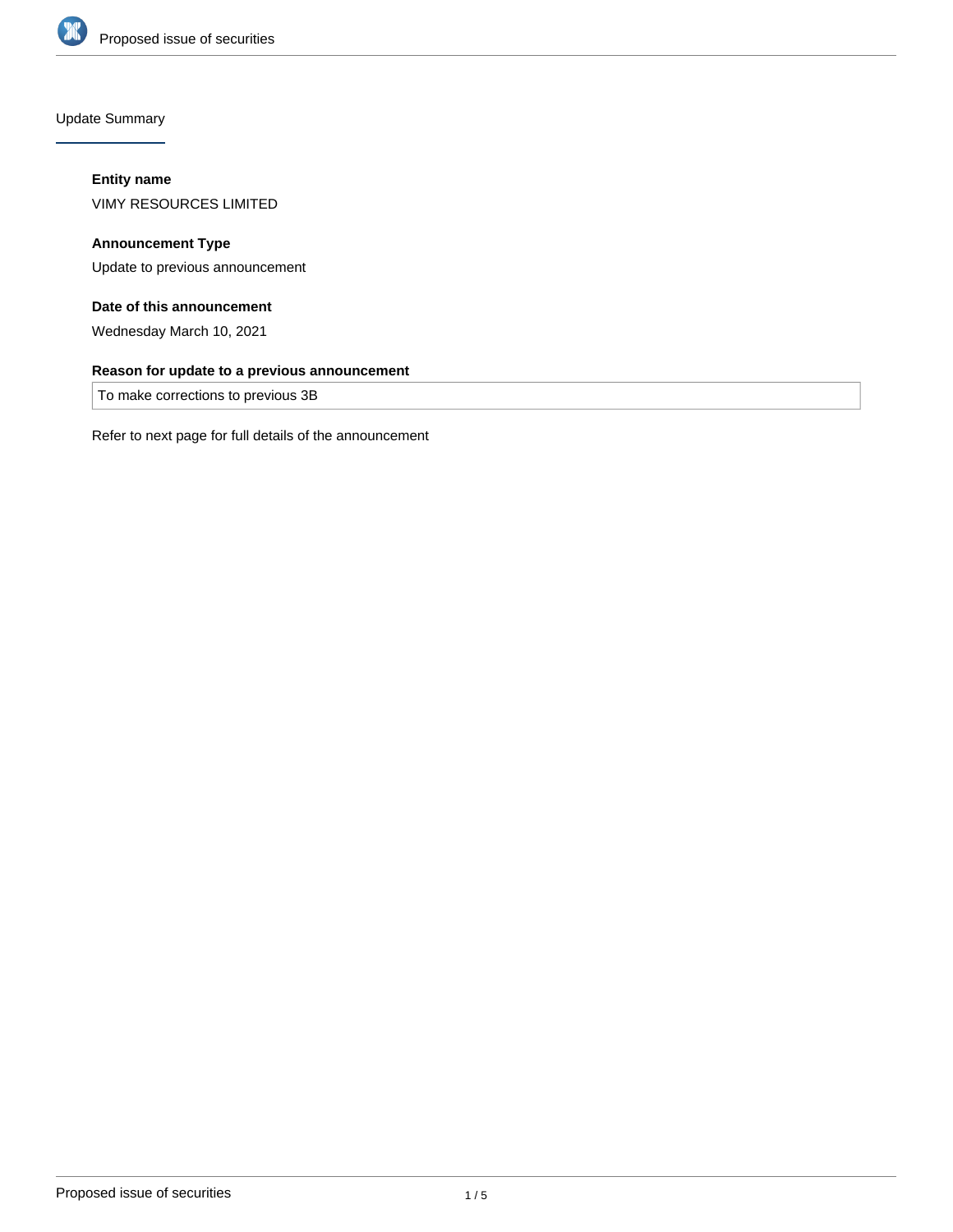

Part 1 - Entity and announcement details

# **1.1 Name of +Entity**

# VIMY RESOURCES LIMITED

We (the entity named above) give ASX the following information about a proposed issue of +securities and, if ASX agrees to +quote any of the +securities (including any rights) on a +deferred settlement basis, we agree to the matters set out in Appendix 3B of the ASX Listing Rules.

### **1.2 Registered Number Type**

ABN

**Registration Number**

56120178949

## **1.3 ASX issuer code**

VMY

# **1.4 The announcement is**

Update/amendment to previous announcement

## **1.4a Reason for update to a previous announcement**

To make corrections to previous 3B

## **1.4b Date of previous announcement(s) to this update**

Wednesday March 10, 2021

### **1.5 Date of this announcement**

Wednesday March 10, 2021

### **1.6 The Proposed issue is:**

 $\mathfrak{C}$  A placement or other type of issue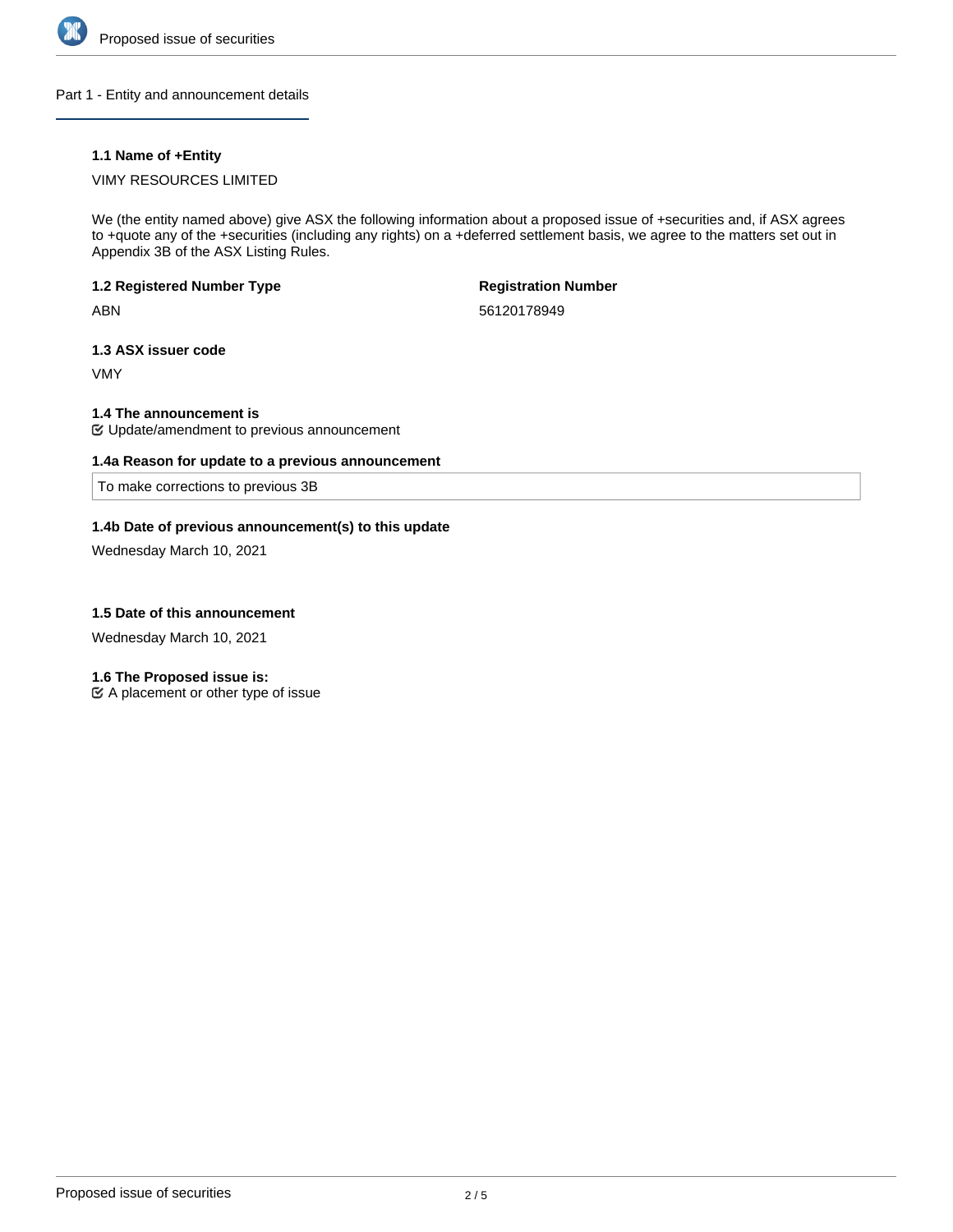

Part 7 - Details of proposed placement or other issue

Part 7A - Conditions

**7A.1 - Are any of the following approvals required for the placement or other type of issue?**

- **+Security holder approval**
- **Court approval**
- **Lodgement of court order with +ASIC**
- **ACCC approval**
- **FIRB approval**
- **Another approval/condition external to the entity**

Yes

7A.1a Conditions

| <b>Approval/Condition</b> | Date for determination | Is the date estimated or | ** Approval             |
|---------------------------|------------------------|--------------------------|-------------------------|
| Other (please specify in  | Wednesday May 5, 2021  | actual?                  | received/condition met? |
| comment section)          |                        | <b></b> ■ Estimated      | No.                     |

#### **Comments**

The issue of securities is conditional on satisfying terms to complete the acquisition of an asset

# Part 7B - Issue details

**Is the proposed security a 'New class' (+securities in a class that is not yet quoted or recorded by ASX) or an 'Existing class' (additional securities in a class that is already quoted or recorded by ASX)?** Existing class

**Will the proposed issue of this +security include an offer of attaching +securities?** No

Details of +securities proposed to be issued

**ASX +security code and description**

VMY : ORDINARY FULLY PAID

### **Number of +securities proposed to be issued**

20,000,000

#### **Reason for the update of 'Maximum Number of +securities proposed to be issued'**

**Offer price details**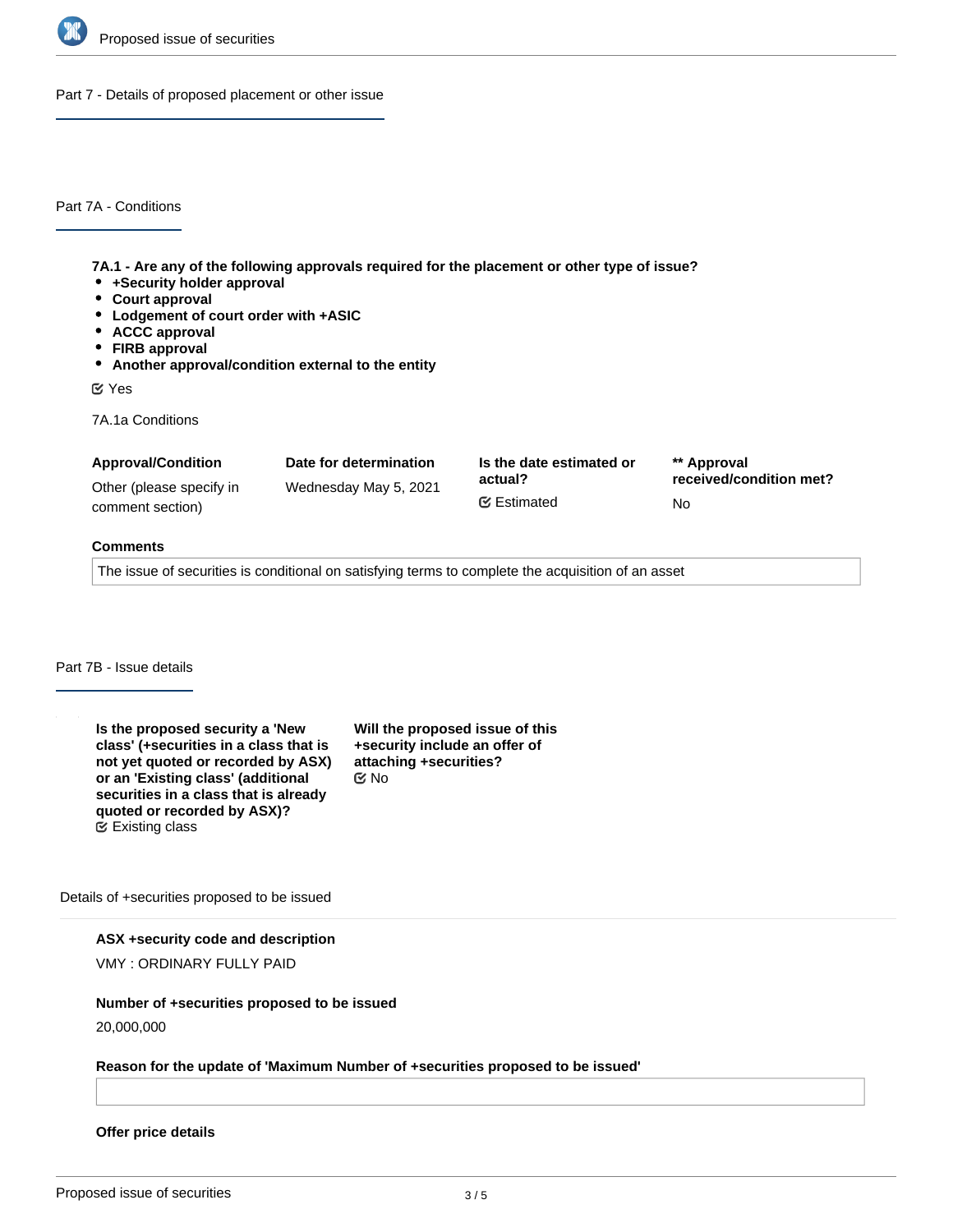

# **Are the +securities proposed to be issued being issued for a cash consideration?**

No

#### **Please describe the consideration being provided for the +securities**

The acquisition of an interest in the Alligator River project

### **Please provide an estimate of the AUD equivalent of the consideration being provided for the +securities**

2,000,000.000000

**Will these +securities rank equally in all respects from their issue date with the existing issued +securities in that class?** Yes

Part 7C - Timetable

**7C.1 Proposed +issue date** Wednesday May 5, 2021

Part 7D - Listing Rule requirements

**7D.1 Has the entity obtained, or is it obtaining, +security holder approval for the entire issue under listing rule 7.1?** No

**7D.1b Are any of the +securities proposed to be issued without +security holder approval using the entity's 15% placement capacity under listing rule 7.1?** Yes

**7D.1b ( i ) How many +securities are proposed to be issued without security holder approval using the entity's 15% placement capacity under listing rule 7.1?**

20,000,000

**7D.1c Are any of the +securities proposed to be issued without +security holder approval using the entity's additional 10% placement capacity under listing rule 7.1A (if applicable)?** No

**7D.2 Is a party referred to in listing rule 10.11 participating in the proposed issue?** No

**7D.3 Will any of the +securities to be issued be +restricted securities for the purposes of the listing rules?** No

**7D.4 Will any of the +securities to be issued be subject to +voluntary escrow?** No